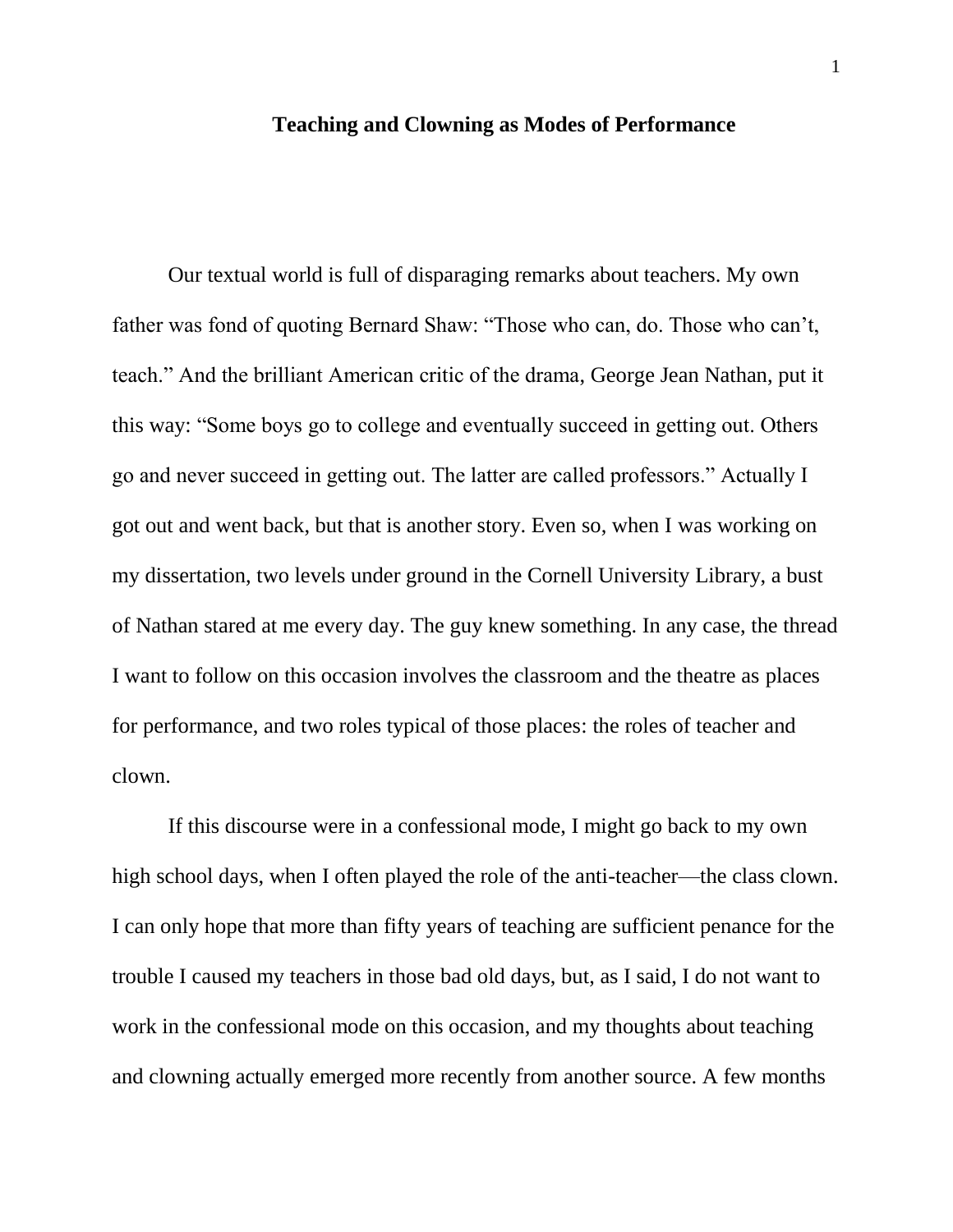ago my wife and I were in Montreal, where we went to a show of the work of the German artist Otto Dix, whose traumatized visual responses to World War I make painful viewing. In the gift shop of the Art Museum there we came across a set of DVDs of a film from the same period, in both German and English versions—a film directed by Josef von Sternberg that we know in English as *The Blue Angel*. We brought it home and watched both versions, which led me to look into it a little more deeply.

Most of us tend to remember that film as a vehicle for the young Marlene Dietrich, singing "Falling in Love Again" in the English language version, but she was not the star of that show and it was not intended to be about her. The film was based on an early novel (1905) by Heinrich Mann, Thomas Mann's elder brother- a novel called *Professor Unrat*, which we can translate as *Professor Garbage*. As the title suggests, it was about a school teacher, mocked by clownish students because his name was close to the German word for trash. When this novel finally made it into print in America, thirty years after its first publication, it was called *Small Town Tyrant*, which actually refers to the full German title: *Professor Unrat oder Das Ende eines Tyrannen* (Professor Unrat, or the End of a Tyrant). I mention this in order to make two points. One is that the novel was about the Professor, and the second is that he is depicted as a tyrant in his role as a teacher. That is, he performed the role of teacher according to a familiar cultural model. Most of us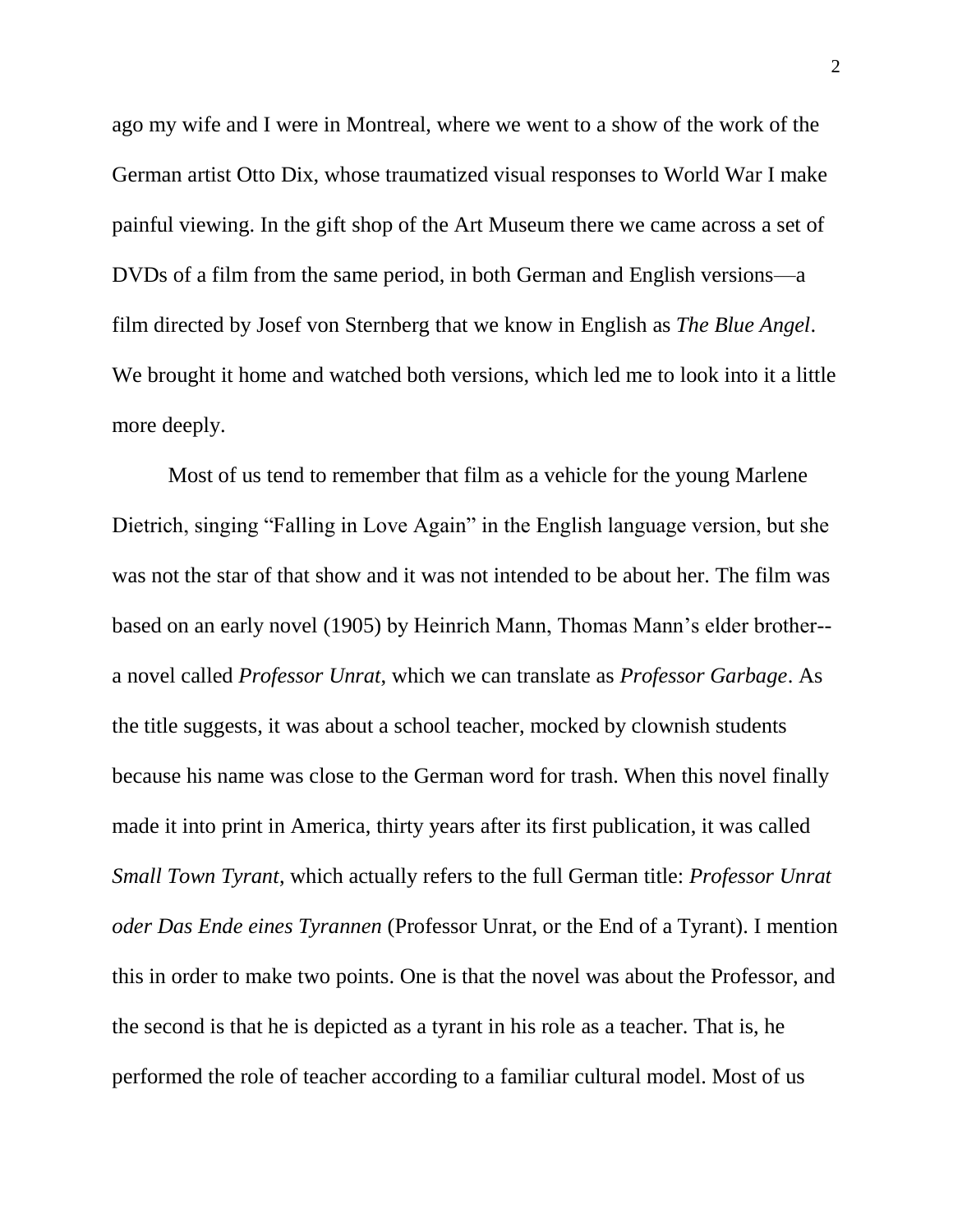have encountered teachers who were tyrants—some who were benevolent despots and others who simply gloried in the power they held in that tiny world and used it more or less sadistically, like some of Stephen Dedalus's teachers in James Joyce's *Portrait of the Artist as a Young Man*.

In Heinrich Mann's novel the professor becomes involved with a cabaret performer, marries her, and totally changes his life style from that of a respectable (if tyrannical) academic to that of a shady operator of a gambling den, which leads to his arrest at the end of the novel. Finally, he lives down to and thus justifies the nickname given to him by his clownish students. The novel, as its German subtitle proclaimed, was indeed about the end of a tyrant. In von Sternberg's film version, however, he comes to a very different end, and that end is what started me thinking about the relationship between teaching and clowning. In the film, when the professor runs out of money and needs to earn some, he begins working for a group of actors who travel around playing in cabarets, with his bride, Lola Lola, as their star performer. The cabaret itself, we should remember, was a theatrical space that became popular in Germany toward the end of the nineteenth century, having a profound effect on other theatrical media at that time—an effect we can see in the plays of Frank Wedekind and Berthold Brecht—and in the film made from Christopher Isherwood's Berlin stories and called simply *Cabaret*. Imported from Parisian models like Le Chat Noir, what the Germans called the [Überbrettl](http://en.wikipedia.org/wiki/%C3%9Cberbrettl) (or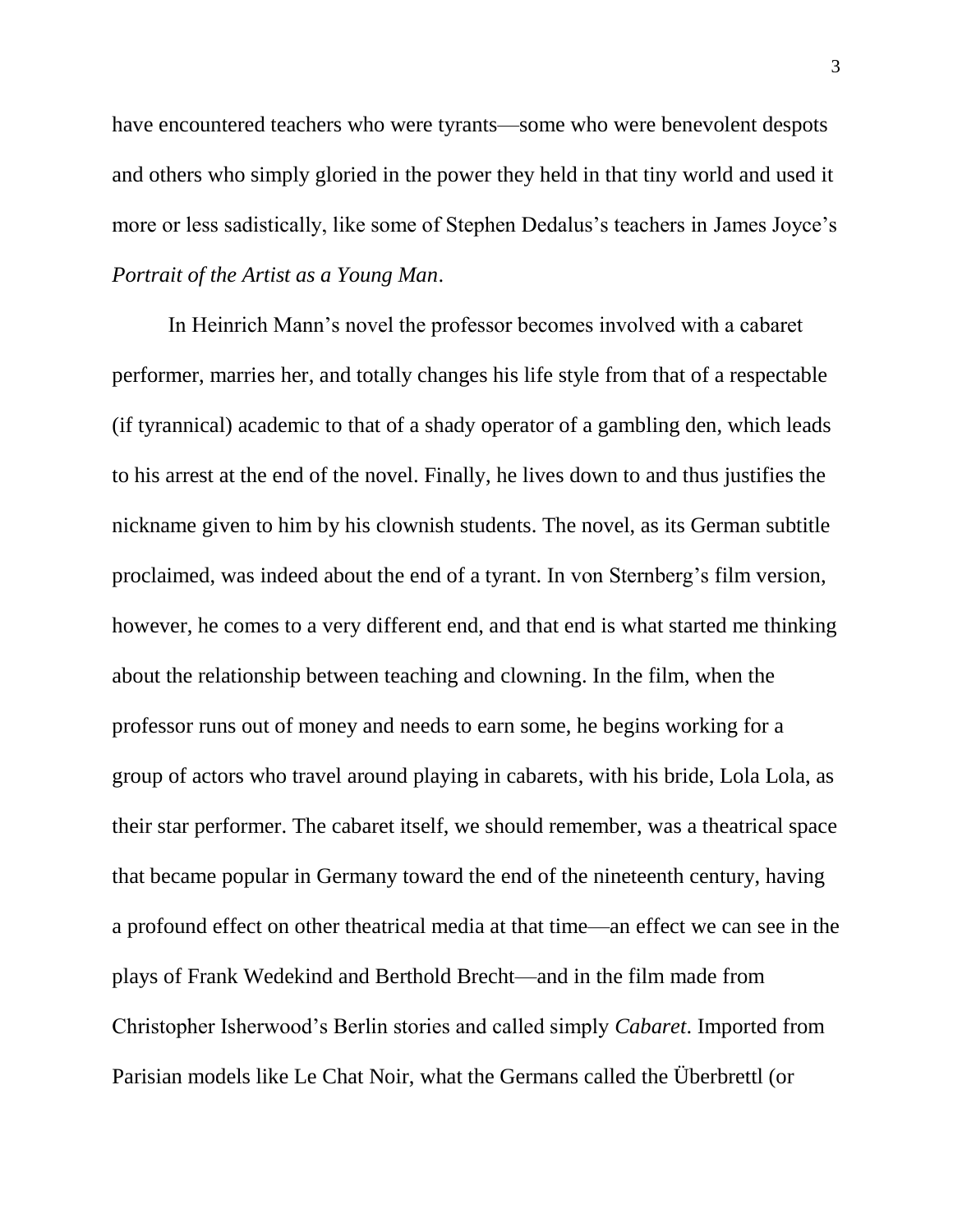super stage) was a place where art and politics came together, with the social classes mingling in the audience as well. In the cabarets of that time high and low art were blended with social commentary in a rich mixture that suited a rapidly changing world.

The film made from Heinrich Mann's novel by Josef von Sternberg took its name from the setting of its major scenes--a cabaret called "The Blue Angel"- bringing the super stage into the world of film. To earn his keep in that world, the Professor had to move from being a spectator, bemused by the performance of Lola Lola, to performing a role himself. But the super stage had no place for a tyrannical teacher. The one role he could play successfully in a cabaret was that of a clown, thus becoming the butt for the jokes of a stage magician, who pulls eggs out of his ears and forces him to cluck like a hen or crow like a rooster. This is bad enough, but it reaches a climax when the troupe returns to the Blue Angel, in the Professor's former home town, so that his old students are in the audience to observe his humiliation. This, along with Lola's all too public infidelities, drives him around the bend into madness, and the film ends with him stumbling crazily back to his old school and clinging desperately to the desk from which he once tyrannized the town.

Heinrich Mann found the change in the ending brilliant and said that he wished he had thought of it for the book itself. Because they need tighter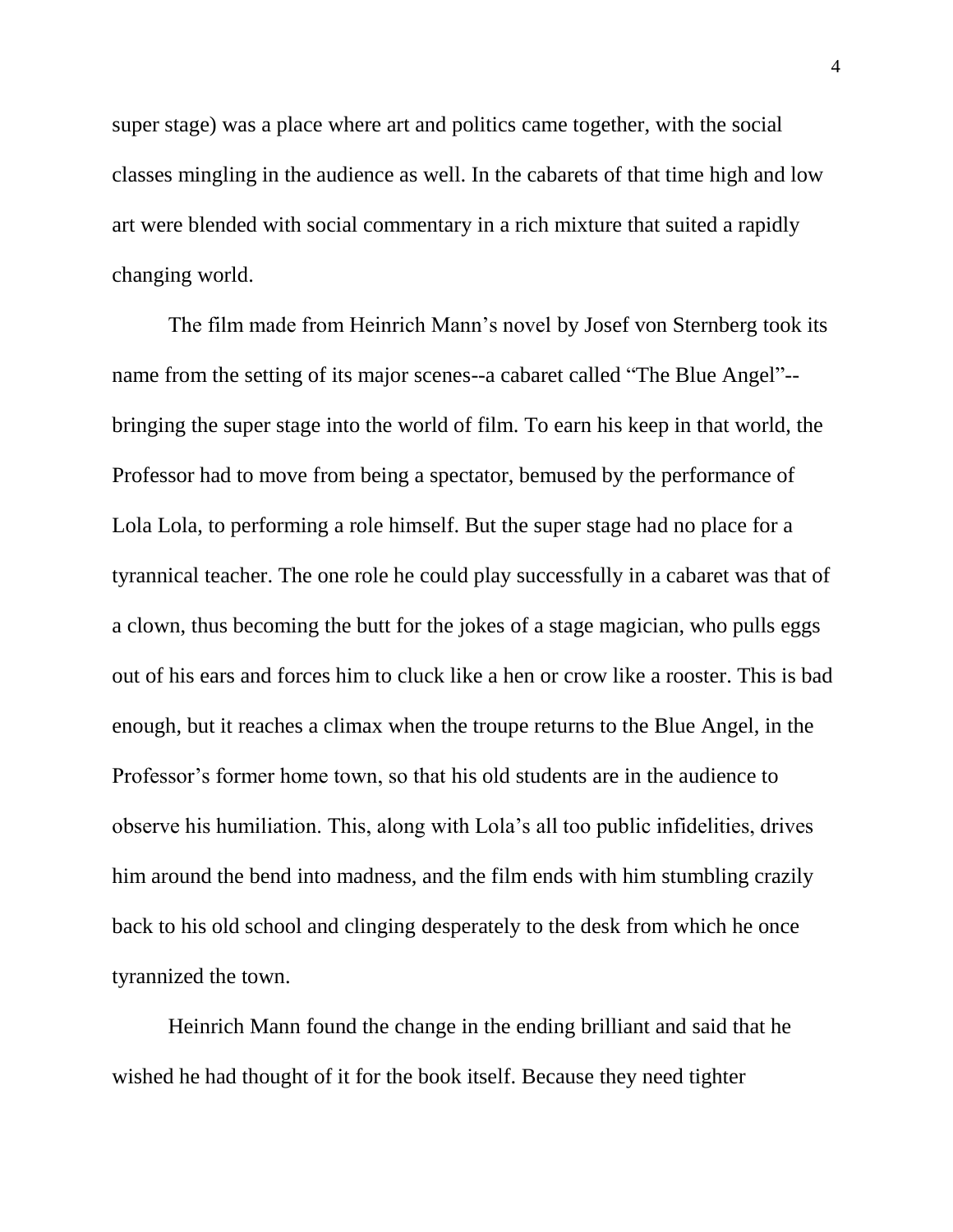construction, plays and films often improve on the structure of the looser narratives from which they emerge—and the change in the story line from *Professor Unrat* to *The Blue Angel* is an excellent example of this. The study of such changes—which I call "comparative textuality"—can be very fruitful, but that is not the track I wish to pursue on this occasion. My topic is what teachers (and students) can learn from clowns—and, in particular, what we can learn from the ways clowns are represented in performance. A clown in the circus is in his accustomed or apparently natural place. A clown at a children's party is also simply there, doing what we expect clowns to do. But something happens when a clown appears as a character in a play, a film, or an opera—something interesting and worthy of special attention. When, instead of simply *being* a clown, someone *plays the role* of a clown on the stage, this leads us into what I think of as meta-land—a place where we must consider the nature of the medium we are dealing with and pay attention to the relationship between a mediated world and the actual world in which we live and function.

We can begin considering this matter by recalling some words from Shakespeare, uttered by a figure who hovers somewhere between teacher and clown, the pontificator called Jacques, in *As You Like It*. At one point Jacques utters these now famous lines: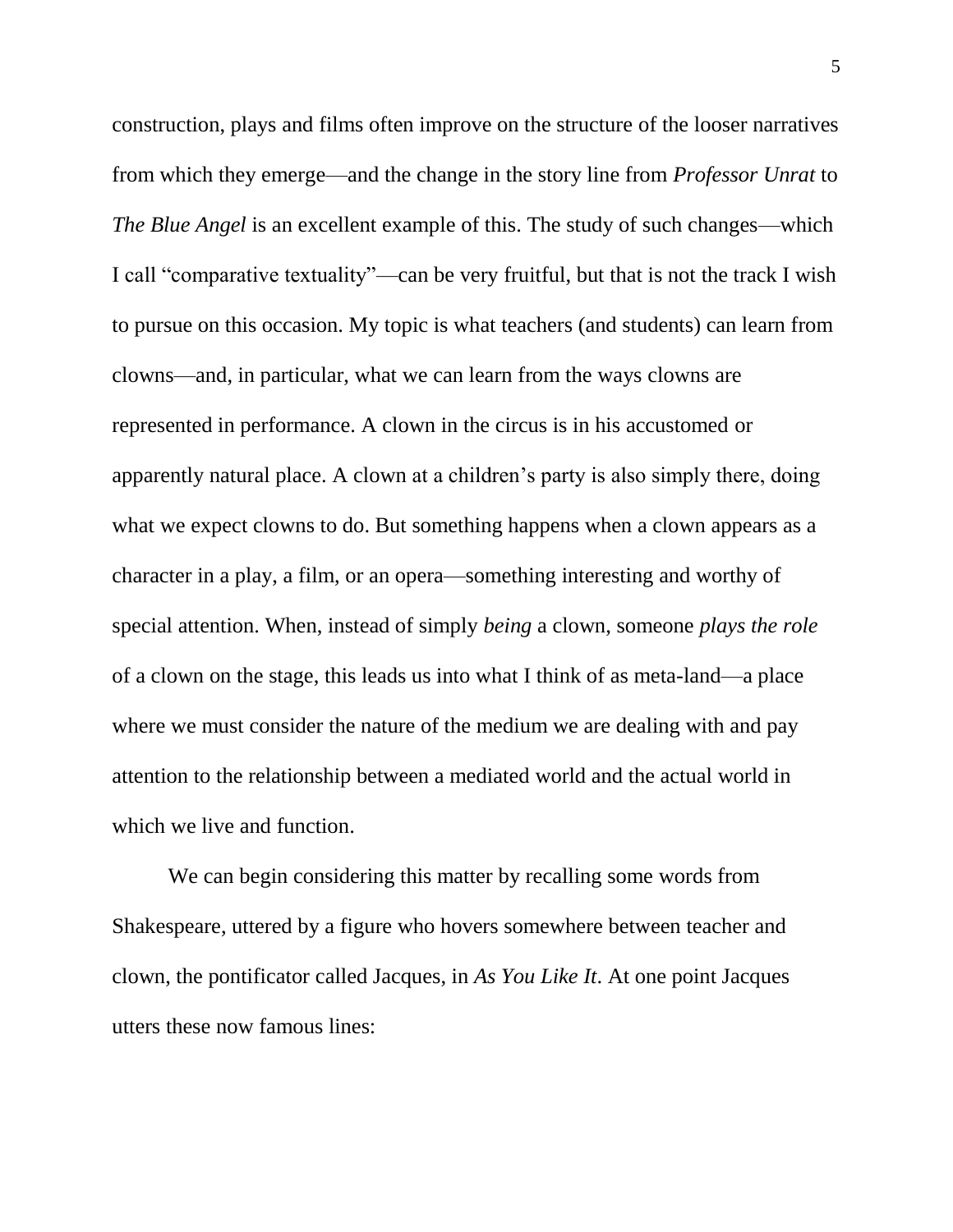All the world's a stage,

And all the men and women merely players; They have their exits and their entrances; And one man in his time plays many parts. . . .

The words of Jacques are literally true for him and his fellows, since they are all actors on the Shakespearean stage, but he claims to be talking about real life, telling us that the lives we think of as real are more like the theatre than we might like to admit. I believe that this is partly true—though only partly. Each real human life is unique, but there are cultural patterns into which individuals drift or fall: roles like the teaching tyrant or class clown that we adopt because we are not strong enough to handle the demands of individuality. The move of the Professor in *The Blue Angel* from tyrant to clown is a perfect example a man too weak to avoid playing these parts in the two phases of his life.

One of the great examples of the stage clown—perhaps the greatest—is to be found in Leoncavallo's short opera, *Pagliacci*. The best known moment in this opera is undoubtedly the one in which the actor Canio is getting dressed to go on stage and perform as the clown, Pagliaccio, singing as he dresses, "Vesti la giubba" or "Put on the clown suit." These are the words of an actor getting ready to go out on stage, but they are not the first words uttered by the clown in question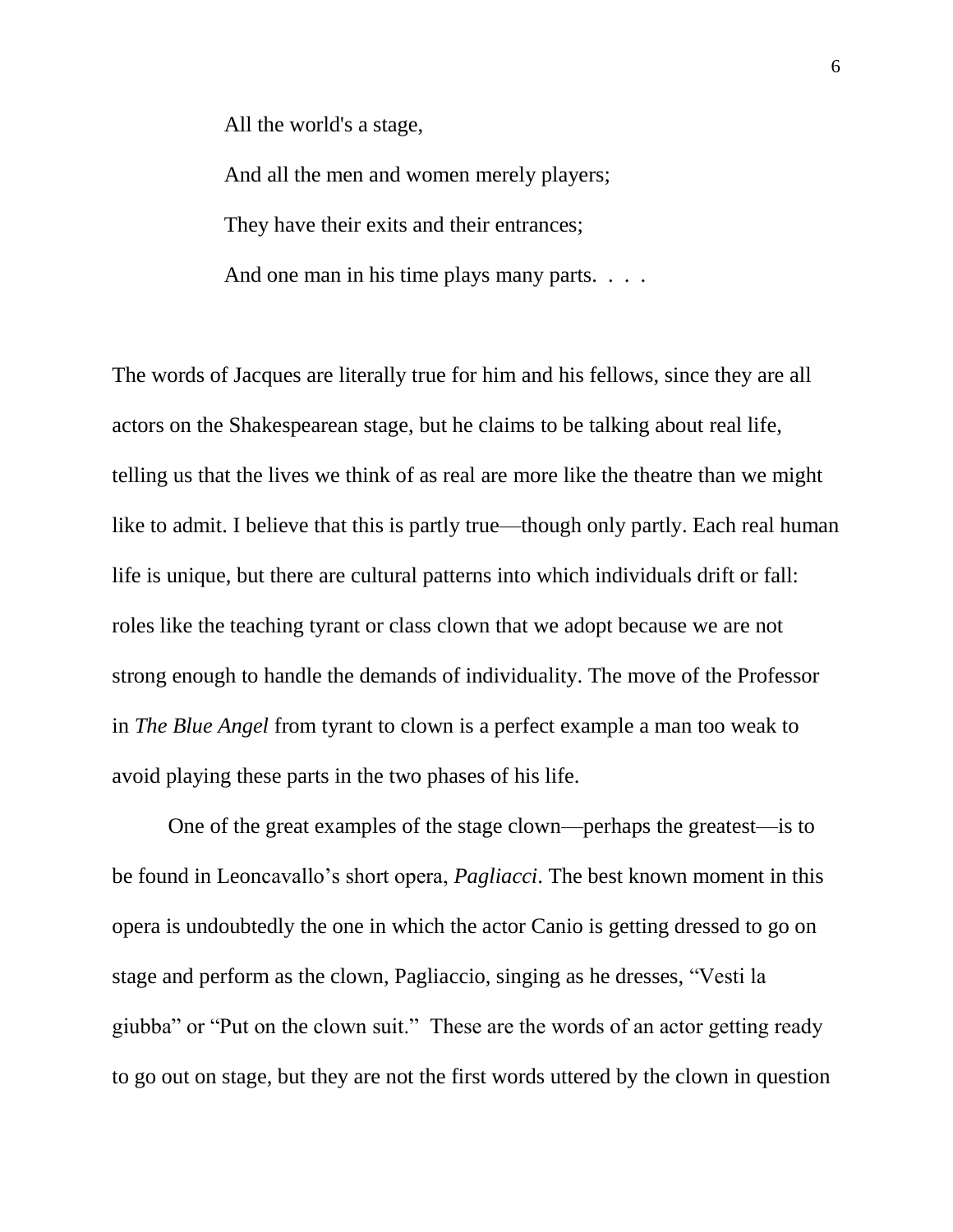as he talks to himself in this scene from the opera. He begins by telling himself to "Perform!" (*Recitar*!). It is time for him to go on stage and make people laugh, although he is delirious (*delirio*) with jealousy and husbandly rage at the infidelity of his performing companion. This moment is built on the difference between real life and performing for an audience. But the singer of these words is performing already, and this whole opera is about the interconnections between performance and reality. The song this actor performs, for himself and the audience of the opera, is one of the most famous in the whole tenor repertory, sung often at recitals and concerts. It was one of Caruso's favorites, and may even have been sung by him before a real clown followed him at one concert and said "You ain't heard nothin' yet." That clown, Al Jolson, also said those same words more than once in a film called *The Jazz Singer*, starting the "talkies" right there, and changing film for ever.

There is even a *Pagliacci*-like scene in *The Jazz Singer*, when the singer is in his dressing room, putting on his clownish, blackface make-up, while his mother pleads with him to give up the theatre and come sing in the synagogue for his dying father. This film was based on a story by Samson Raphaelson, called "The Day of Atonement," which first appeared in *Everybody's Magazine* in 1922. Interestingly enough, this story is itself a fictionalized version of Al Jolson's life, which means that, in the film, Jolson was playing himself under another name, in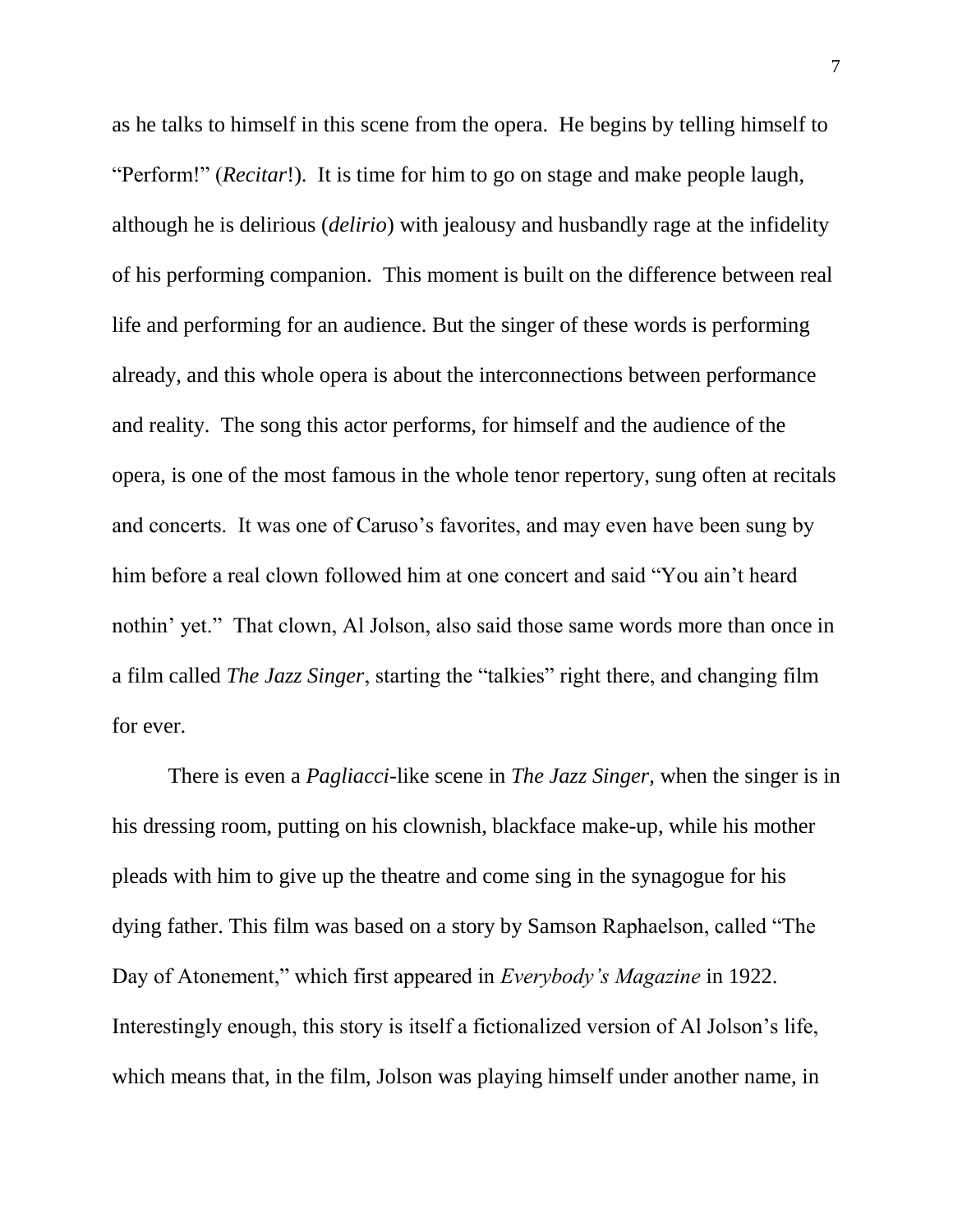the story of a young man who gave up his destined career as a cantor, or singer of religious music, to perform in blackface on the super stage, as a kind of clown.

Both *Pagliacci* and *The Jazz Singer* are about the relationship between stage performance and performance in real life. Jonathan Rose, in his fine book, *The Intellectual Life of the British Working Classes*, has given us useful information about naive reactions to written texts and stage plays. He tells us how the first working class readers in Britain tended to read all texts literally, taking them as truth, and then considers similar reactions to theatrical performances.

> Of course, as common readers read more widely, they generally learned to read more critically. If John Clare's neighbors believed everything in print, eventually John Clare knew better. Yet when he was confronted with a new medium of expression, Clare could revert to an amazing credulity. Attending a performance of *The Merchant of Venice*, he was so gripped by Portia's judgment that he leapt from the box and assaulted Shylock. That was a common reaction among working class audiences as late as 1900, when farmworker William Miles did a stint with a travelling theater company.

My own father told me about seeing episodes of audience involvement and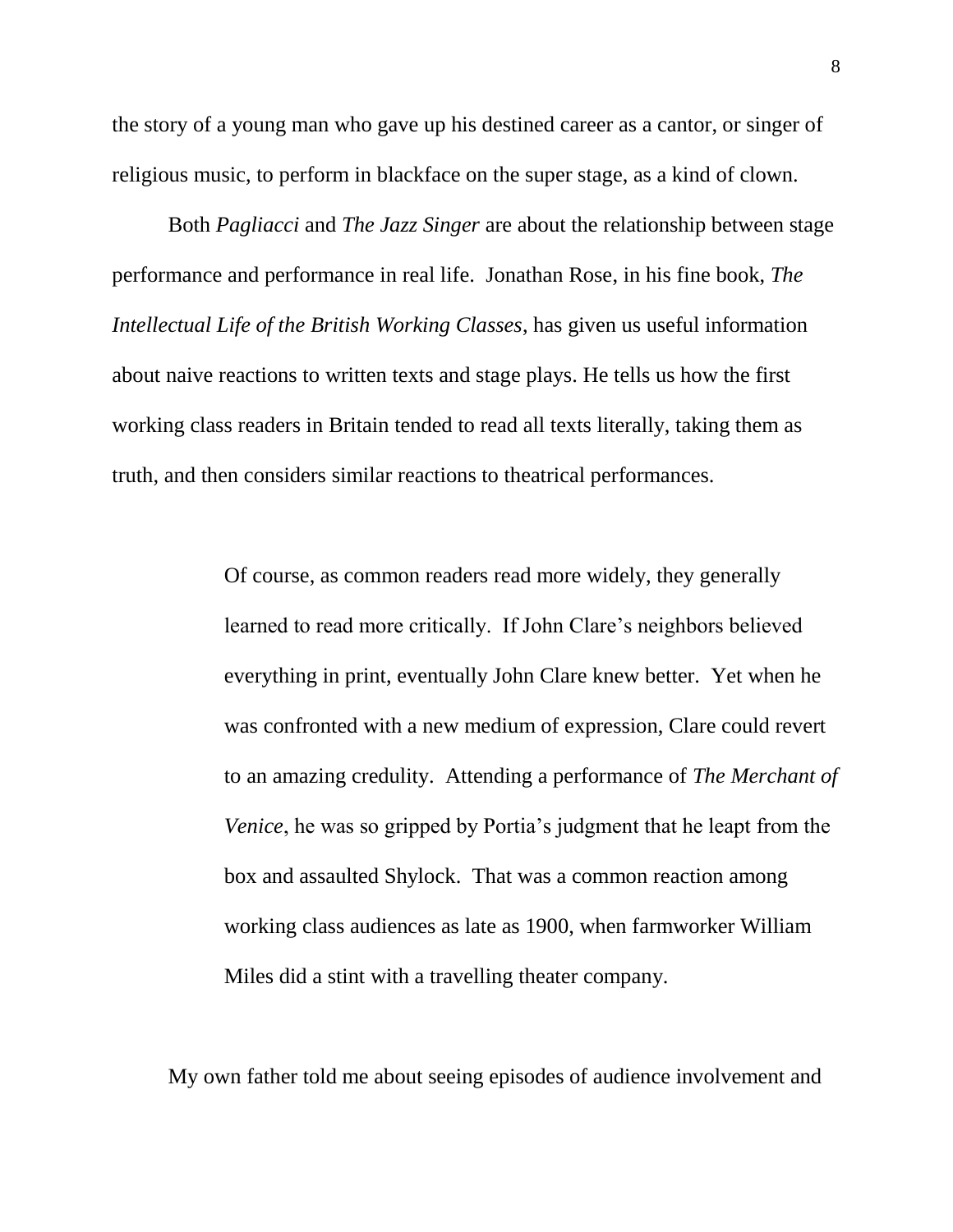interruption in theatres well into the twentieth century in America, when he performed in amateur theatricals. The barrier between performance and reality is neither as strong nor as clear as we might wish it to be. And this makes it something to be studied and taught. *Pagliacci*, an opera about a crazy clown is, in fact, a great text for teaching about these matters, since it raises these questions from beginning to end, though the music makes it difficult for us to put on the motley ourselves and leap upon the stage. But the boundary between fiction and reality is part of what that opera is all about. The root of the word *pagliaccio* is *paglia*, which means straw. The Scarecrow in Oz is literally a *pagliaccio*, a straw man. The word came to mean a performer in popular comedies, an actor, a person playing a comic role. We may notice that the title of the opera lacks a definite article. One feels that it ought to be "*I Pagliacci*" *The Clowns*, and it is sometimes mistakenly written that way, but the lack of a definite article is clearly intentional, a part of the meaning of the title. The opera is about all clowns, all performers, not just those engaged in the comic play within the tragic play that is this opera. But we need to look more closely at this aspect of the text.

The verbal part of the opera begins with a man stepping out from behind the curtain and addressing the audience directly. In most performances this man appears wearing the costume of one of the members of a group of travelling players, but he does not address us as that character. Instead, he removes his wig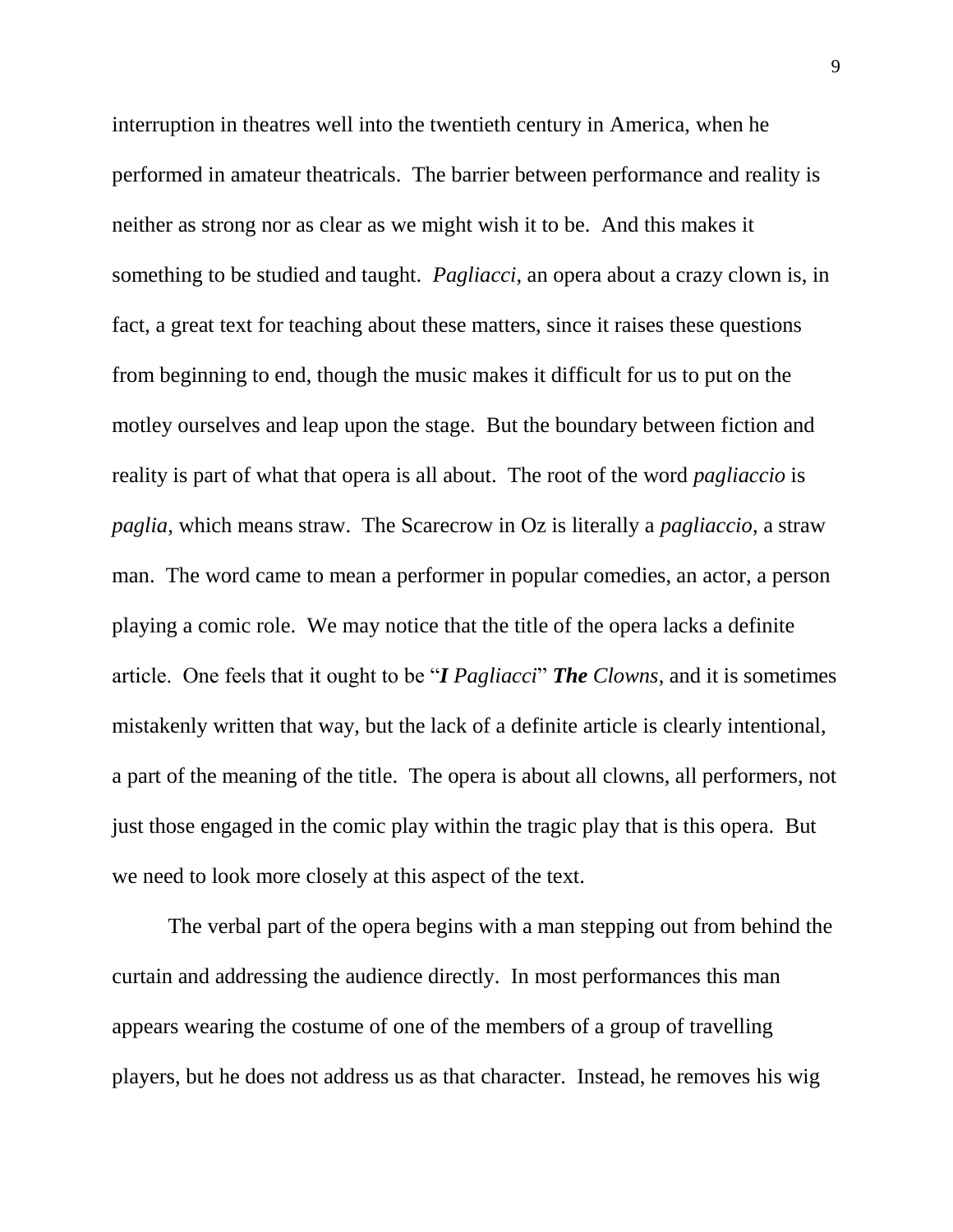and addresses us as someone else. But who else? If he were the opera singer, come to make an announcement, he would speak rather than sing, but he sings to us instead of speaking, turning this into a performance rather than an announcement. He tells us, however, that he is outside the story, merely a prologue ("*Io sono il Prologo*"). And he straightens from his bent posture and takes off the wig of his character (Tonio) to show us that it is not the character speaking, but someone who is in a zone between the fictional character and the real actor, someone who will assume the role of an even more fictional character, when he performs as the clown called Taddeo in a traditional comedy within the tragic opera. All the levels are important, for this is a meta-opera, a performance that is about performance, and this performer has been given powerful music and important words. He sings to tell us that, contrary to any expectations we may have, what we are about to see is not imaginary, but real.

This singing actor is using words written by the composer (who wrote his own libretto) to tell us what lies behind the composition. As it happens, when accused of plagiarism, Leoncavallo responded that his father had been a judge who tried a case that resembled the events of his opera. It is clear that this author wants us to believe that his fiction is grounded in reality, despite the layers of fictionality he has imposed upon the events. The Prologue tells us that "a nest of memories deep in the soul sang out one day" to the composer, who simply recorded that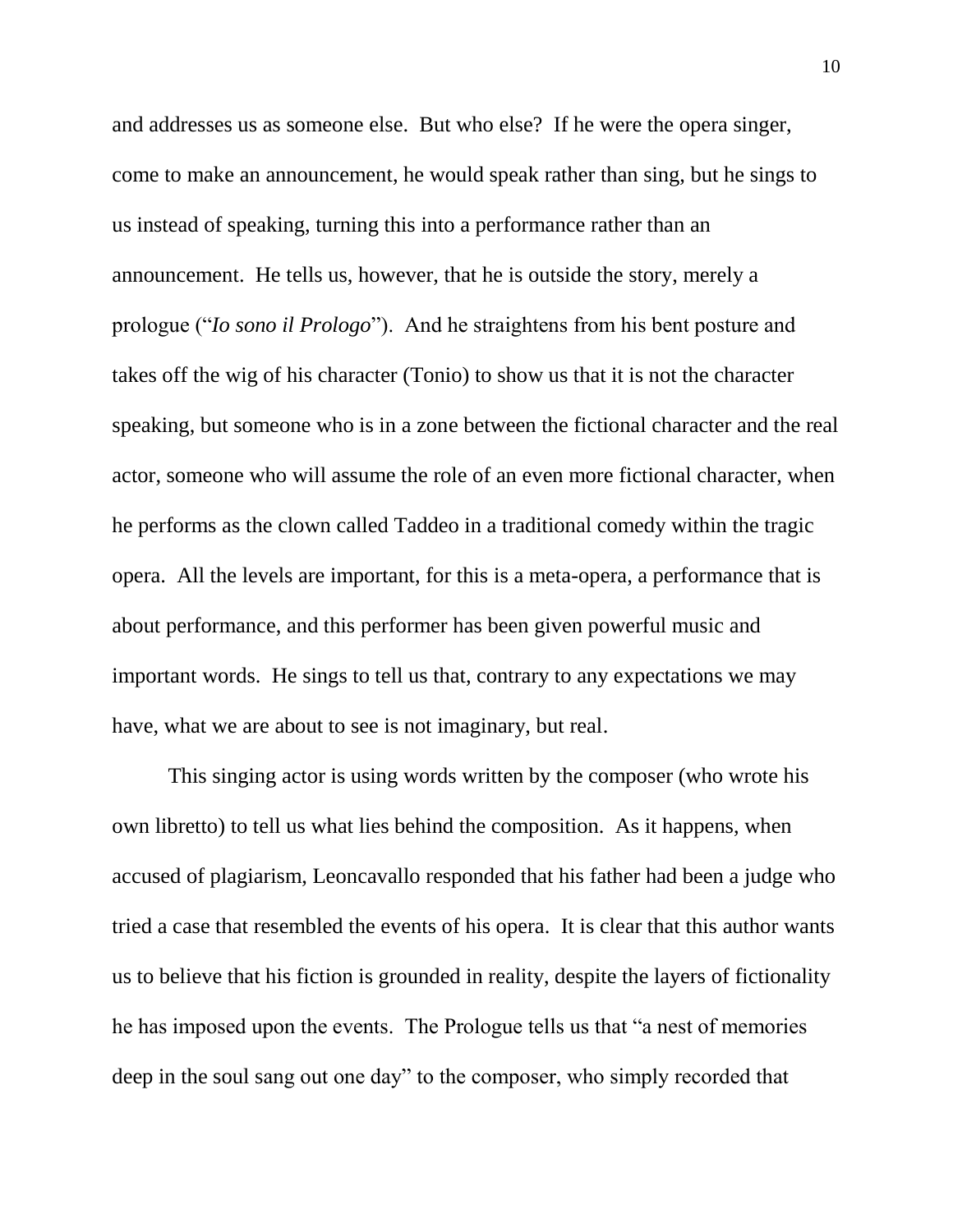song. Yet this is one of the most tightly constructed operas in the entire repertory, suggesting anything but an emotional outburst. Who can we trust here? When the speaker of the Prologue is finished, he resumes his role, putting his wig back on and returning behind the curtain, which soon opens for the first of the opera's two acts. This move through the real curtain of the opera--from the reality of the audience to the unreality of the stage--is an anticipation of the tenor's move from his reality of pain to the unreality of comedy later on. And one of the points of the opera is that no stage curtain is a hermetic seal.

After the Prologue, as the events are enacted before us, we learn that we are watching a group of travelling actors, who perform traditional *commedia dell'arte* in small towns, like the cabaret performers in *The Blue Angel*, and that there are tensions among the actors. The only female in the group, Nedda, is apparently married to the leading male, but she is also being hit on by the hunchback, Tonio, who stepped out of character to function as the Prologue. She rebuffs Tonio, but is betraying her husband (Canio) with another man (Silvio) who is not a part of the theatrical company. Canio is, at some level, aware of this and troubled by it, but contains his emotions until the rejected Tonio arranges for him to see the lovers together, providing him with ocular proof of Nedda's infidelity.

We have a "real" scene arranged as unwitting performance by an actor playing stage manager of reality, and this scene drives another actor over the edge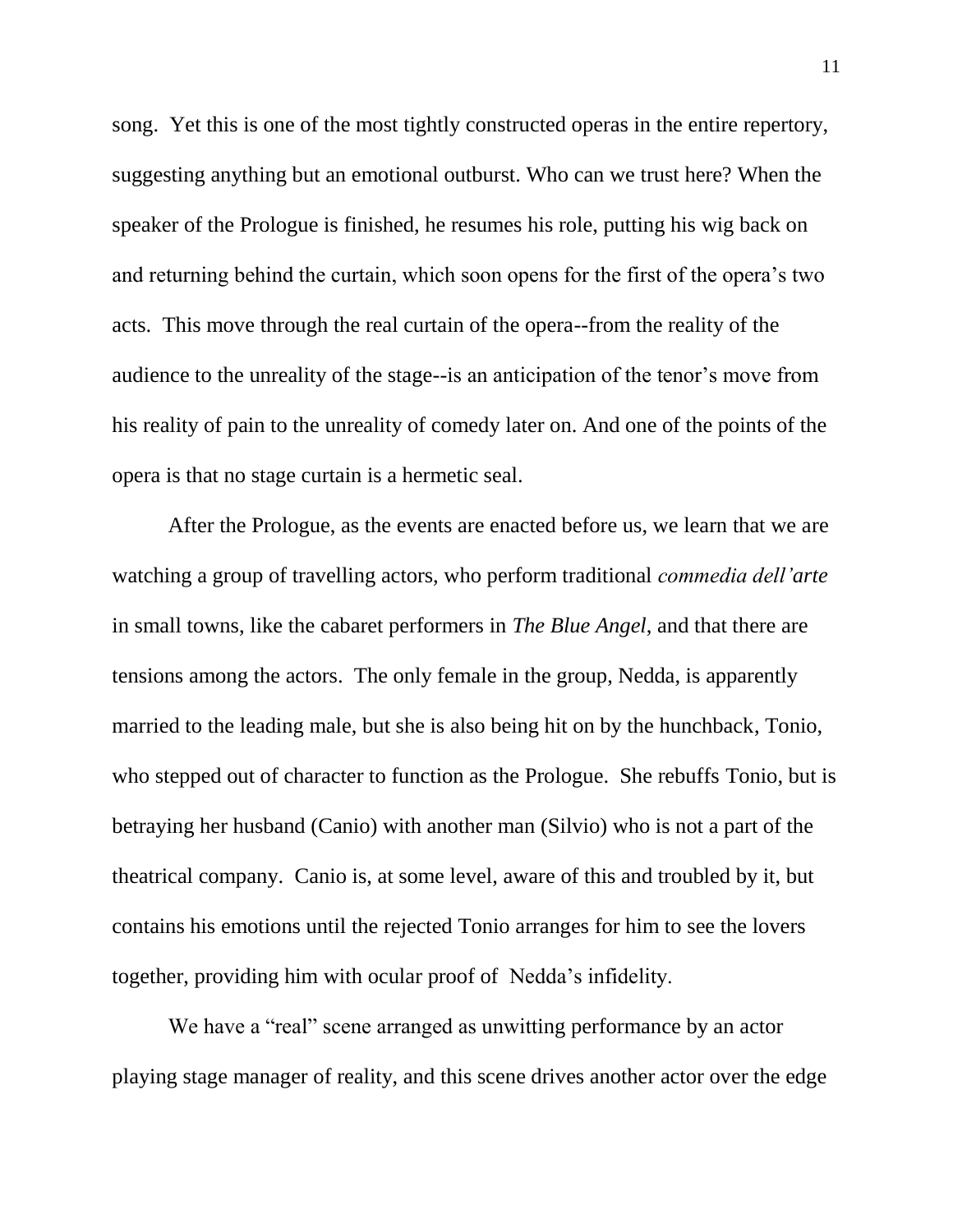into what he himself calls "delirio." It is at this point in the opera, when it is time to get ready for the evening performance of the *commedia*, that Canio sings the famous *Vesti la giubba* aria, while preparing to go on stage. "Perform," he tells himself, "Laugh, clown, over your broken love, laugh at the pain poisoning your heart." The scene ends with him jerking the curtain behind the stage aside to go out and face the audience. Among the ironies that flow around this text is the role he plays in the *commedia*. He is Pagliaccio, *the* clown of the play, the butt of the jokes, and his role is to be mocked for the sexual betrayal of Columbina, played by his real wife, Nedda. In other words, he is supposed to play for laughs the role of betrayed lover that has been forced on him in his real life as an actor. The burden that makes him delirious is that he is supposed to play exactly what is driving him crazy—but as a comedy. Art and life have come too close together here—so close that they cannot be separated. The part of Columbina calls upon her to speak to her stage lover, Arlecchino, using the same words Canio overheard her saying to her real lover. Perhaps she used them in reality because they expressed her feelings better than any words she could invent. But this is another case of art and life interpenetrating dangerously. When Canio hears these words, he mutters "*Quelle stesse parole*!" (Those same words!) and proceeds to try to force Columbina/Nedda to reveal the name of her real lover.

Silvio is in the audience, watching this, saying "What a strange comedy!"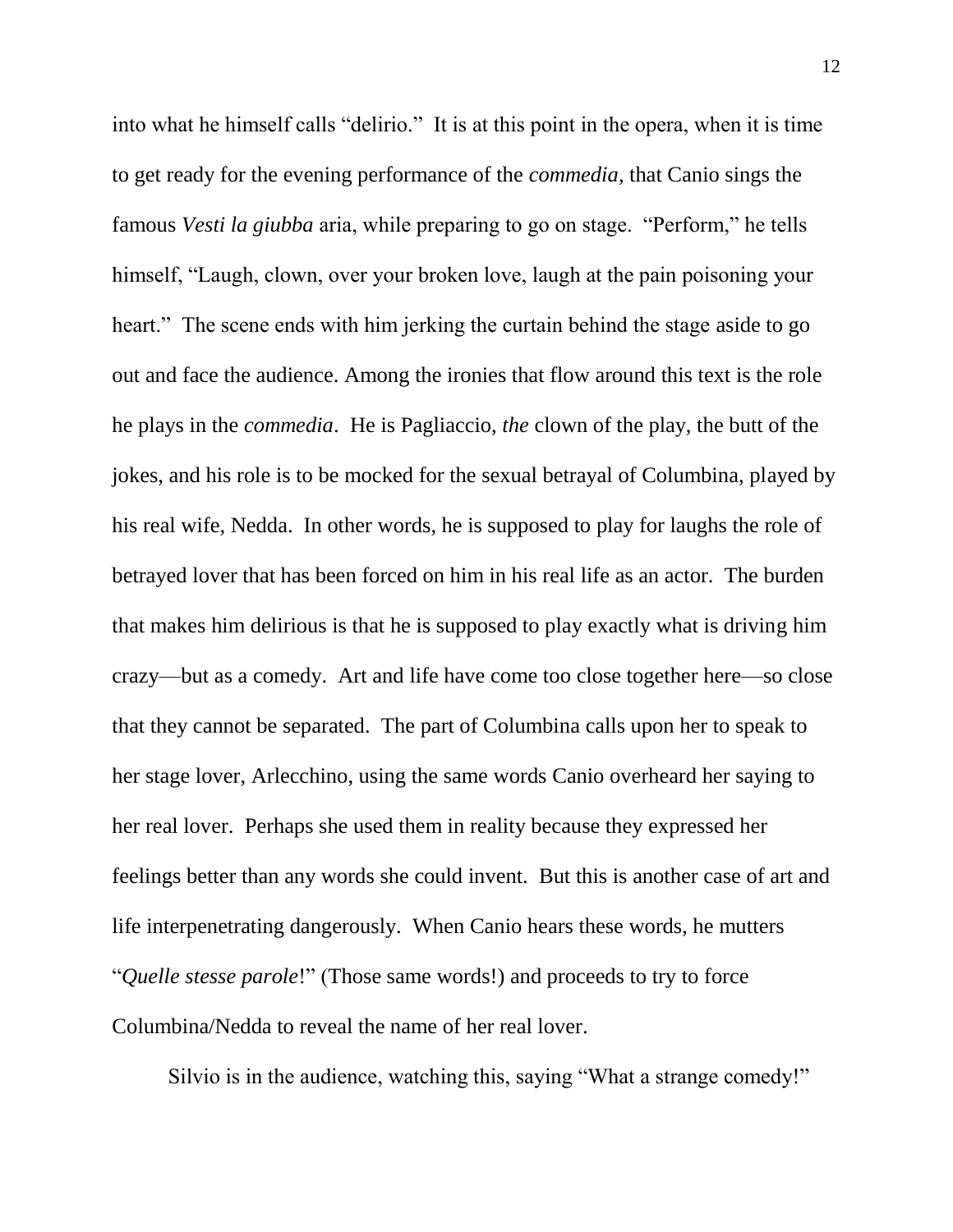(*Oh, la strana commedia!*) and finally rushing on to the stage to intervene.

Delayed by his fellow audience members, he arrives too late. Nedda, trying to run off the stage has been stabbed by Canio, who then stabs Silvio when he reaches the stage, after which Canio drops his knife and stands there a moment before speaking the last words of the opera: "*La commedia e finita*" (The show is over.) But there is more than one show here. The play within the play is over, and the opera itself is over. The lives of the characters, which were all tangled up with their roles are also over or utterly changed. In the inner play Taddeo, played by Tonio, performs the same role he has played in the real lives of the actors, bringing the husband to see the wife's betrayal of him, because she scorns him in the commedia as she has scorned him in the larger drama. We have a comedy within a tragedy here, with the tragedy presented as reality. But both are performances, representations of life rather than life itself. And the tragedy has, in fact, cleverly used the comedy to enhance its own claim to reality.

It is worth noting that this opera continues to play its own role in popular culture. For example, there was a Seinfeld episode in the fourth year of the show's long run that involved the main characters' plans to attend a performance of *Pagliacci*. This plan is complicated by various Seinfeldian problems, including the proper costume for attendance at the opera, Kramer's life-long fear of clowns, and Elaine's current boyfriend's madness. Off his meds, apparently, Joe Davola sees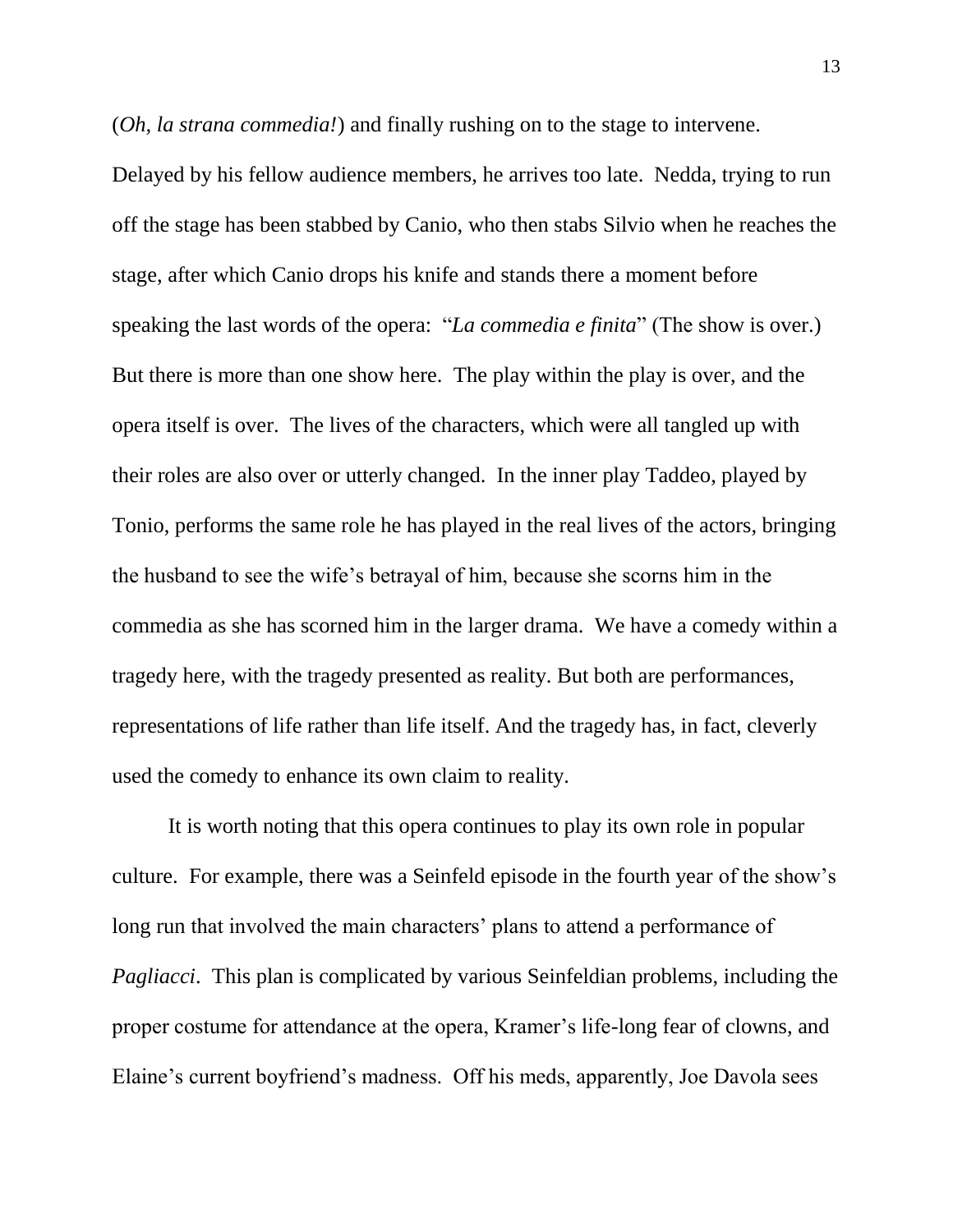himself as Canio, calls Elaine "Nedda" and keeps asking her for the name of his rival until she escapes his clutches. He then dresses up in a clown suit, while playing "Vesti la giubba" on his record player, and makes his own plans to attend the performance of *Pagliacci*. Seinfeldian life is imitating operative art, with a vengeance. Seinfeld is all about roles and the inability of the characters to get out of those they have grown into, no matter how hard they try. It is not so much a show about "nothing" as a show about getting trapped in character. They are all clowns, stuck in roles as fixed as those of commedia dell'arte. George will always be George, Elaine, Elaine, and Kramer, Kramer. Seinfeld himself, in the final credits for this episode is shown in frozen images accompanied on the sound track by "Vesti la giubba." He, too, is a clown who must perform for his life. And so is the "real" Seinfeld.

Life, it seems offers roles, and people fall into them. That is one reason why the arts can represent life—because life isn't totally real in the first place, though it is in the final analysis. Tonio says that he found Nedda as an orphan, rescued her and offered her his name, which tells us that he saw his life as a scenario in which he had earned a happy ending. But one of the great ancient playwrights told us to count no one happy until they are dead, meaning that you can't evaluate a life story until it is over. Death is the only closure offered by life, which makes art and life absolutely different, no matter how closely they may resemble one another. This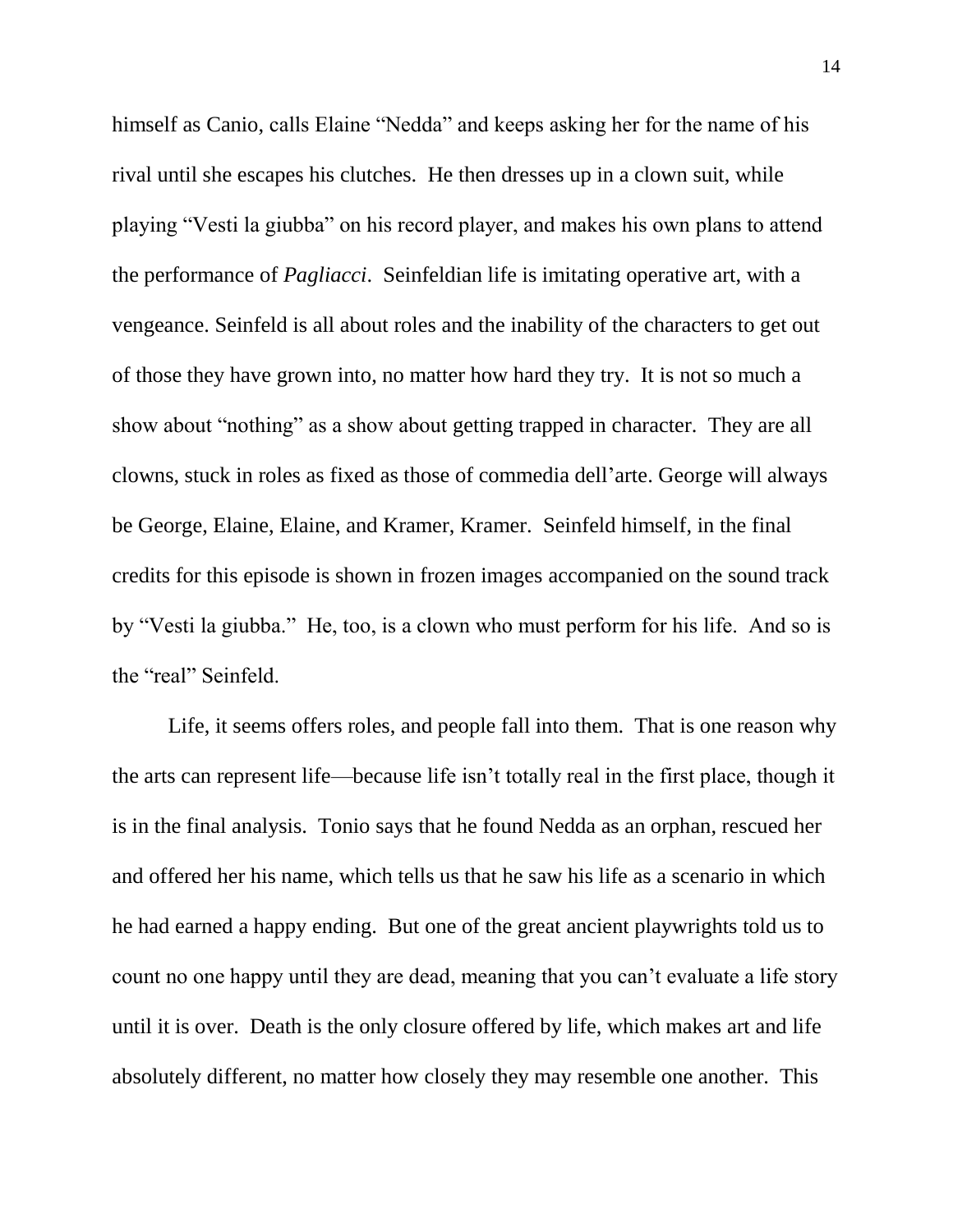difference is brought home to us by an episode recounted by Jonathan Rose, in which, after a particularly effective death scene, the audience shouts "Die again!", and the actor complies. Encores in opera, outlawed in some opera houses but occasionally allowed anyway, are a remnant of this desire, which is partly a desire for reassurance about the difference between art and life. The show always goes on, but life does not. One great function of artistic texts is to remind us of this, to teach us about life, by resembling it but always remaining that fatal step away.

Clowning, life, and death are closely connected in many works of performing art, and such works often have a strong pedagogical dimension as well. On this occasion I have time to discuss only one more example of this phenomenon, but I think it is an interesting one. Many of us are at least aware of a song called "Send In the Clowns," whether we know anything about its source or not. Actually it was the most popular song in Stephen Sondheim's Broadway musical, *A Little Night Music* (1973)--much to the author's surprise. And the play itself was a great success, which I'm sure he found less surprising. It has had revivals on Broadway and also uptown at the New York City Opera, and has been performed on other stages around the world. But this stage play has a unique background, which makes it especially interesting. The title comes from that of a Mozart serenade for strings, but the story comes from a movie: Ingmar Bergman's *Smiles of a Summer Night* (1955). And the musical has been made into a movie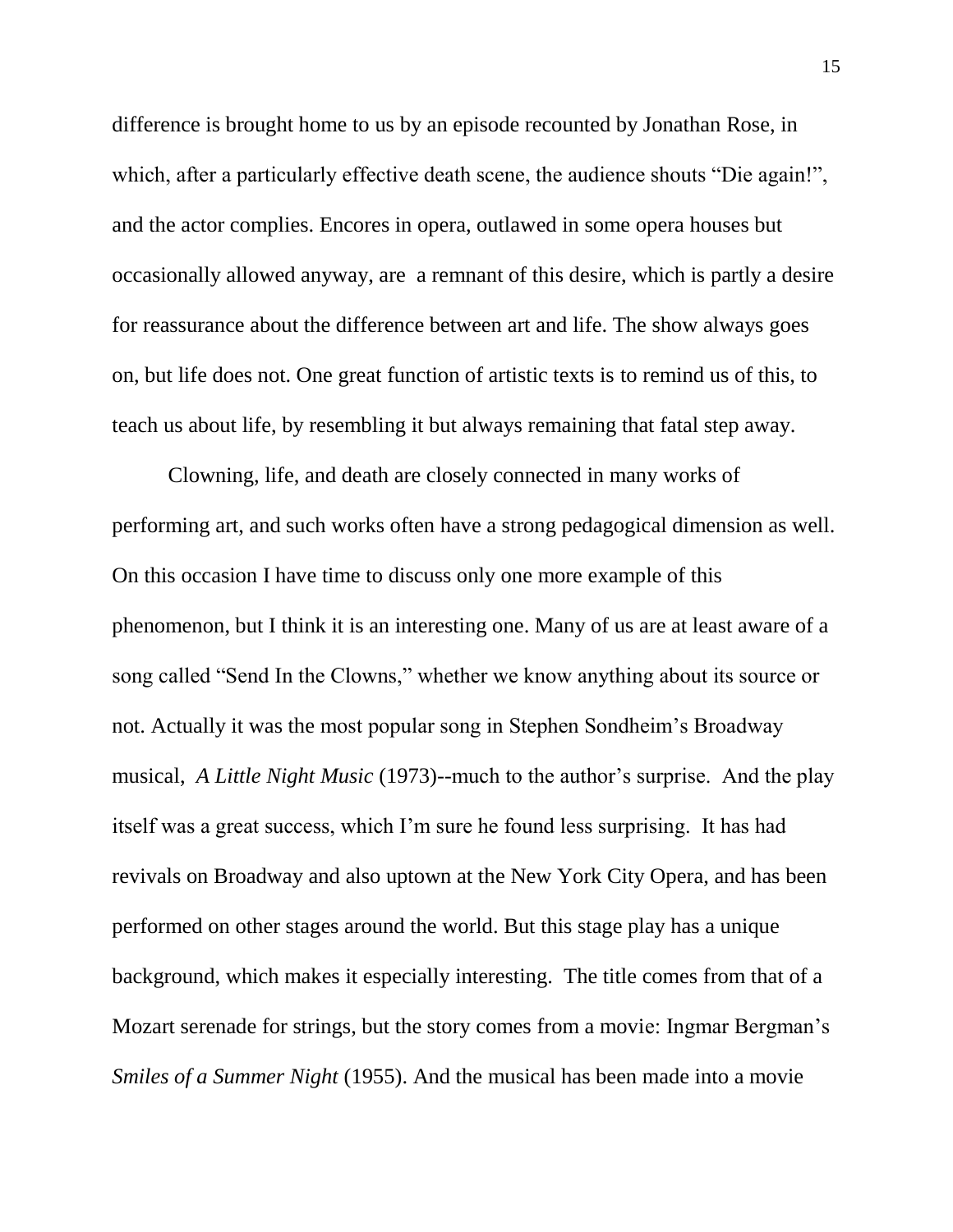version starring Elizabeth Taylor (1977), which actually takes the story back closer to the original film in some respects, but differs from both film and stage versions in others. The medium does affect the message. There is also an imitation of the Bergman film by Woody Allen, called *A Midsummer Night's Sex Comedy* (1982). Bergman himself claimed that his film was derived from a farce by Marivaux written three centuries ago. But Shakespeare's *Midsummer Night's Dream* also lurks in the background of all these modern works. So, which version is the real story?

This question has no answer, I should think, because the story of *A Little Night Music* is a set of words and music that comes alive in performance only and every performance is different. There is a published version of the verbal script, with a fascinating introduction by Jonathan Tunick, who had the job of turning Hugh Wheeler's book and Stephen Sondheim's piano score and lyrics into something a stage orchestra could play for singing actors and actresses to perform. The collaborative nature of this kind of text is beautifully explained in Tunick's short introduction to the printed version, which also provides information about Sondheim's surprise at the success of "Send in the Clowns" and the fact that this song is written in short lines because the actress who was to sing it couldn't handle long ones. This kind of adaptation isn't new. Mozart, also, would adjust his vocal music to strengths and weaknesses of his performers. But it is interesting to know,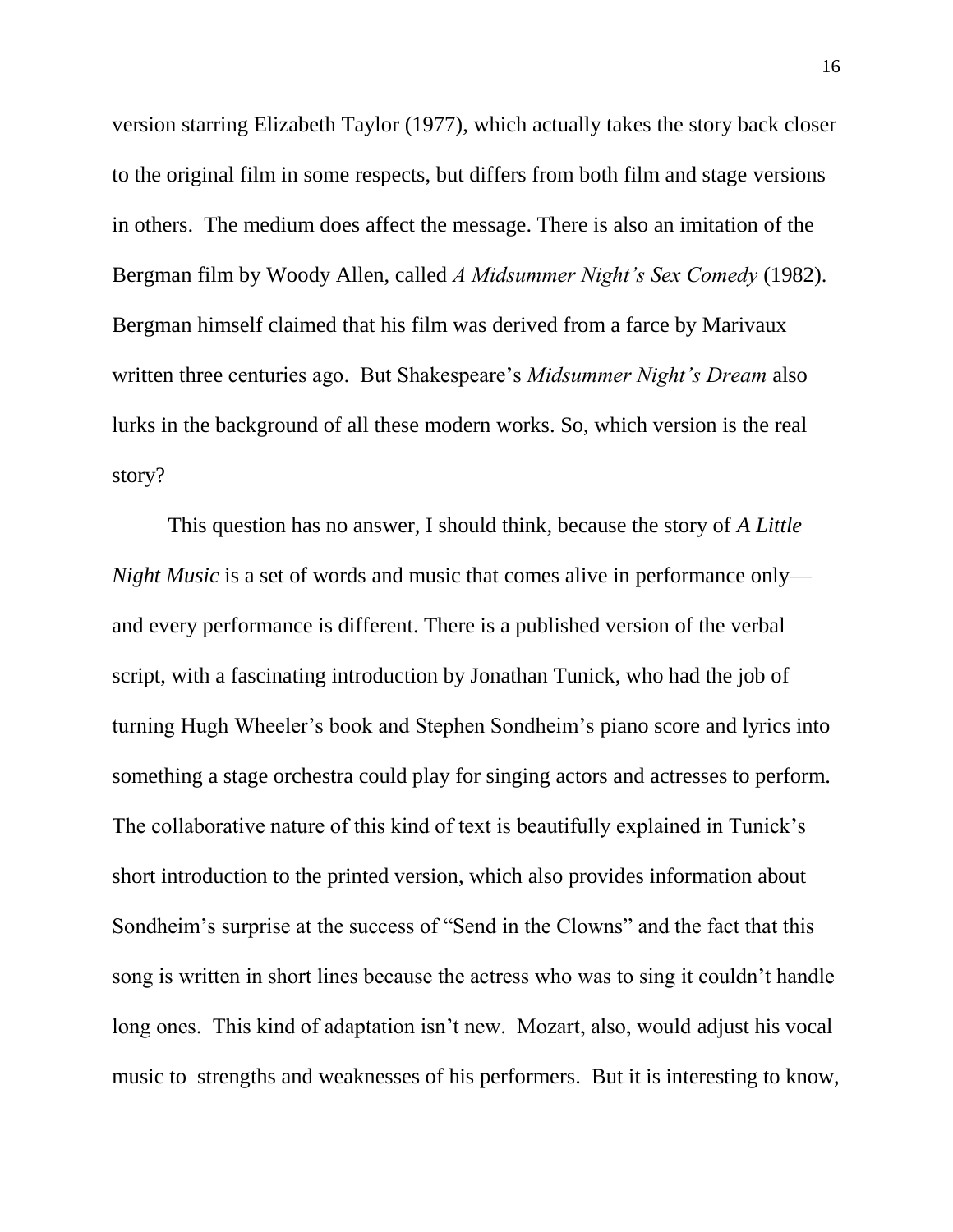nonetheless. Sondheim also revised the lyrics of that song for Barbara Streisand to perform.

Reading the printed text of *A Little Night Music* is useful in various ways, especially since there are group songs, in which it is not always easy to follow the words as they are sung, and there is a lot of witty verse—a bit like Byron's clever rhyming in *Don Juan*. Reading the printed text enables us to slow things down and appreciate this verbal play. For example, in Act I, Scene I, Fredrik is musing, musically, about how to persuade his still virginal young wife, Anne, to have sex with him. He considers reading to her and runs through a list of possible authors. After dismissing De Sade, Dickens, and Stendhal, he continues this way:

> De Maupassant's candor Would cause her dismay. The Brontës are grander But not very gay. Her taste is much blander, I'm sorry to say, But is Hans Christian Ander-Sen ever risqué?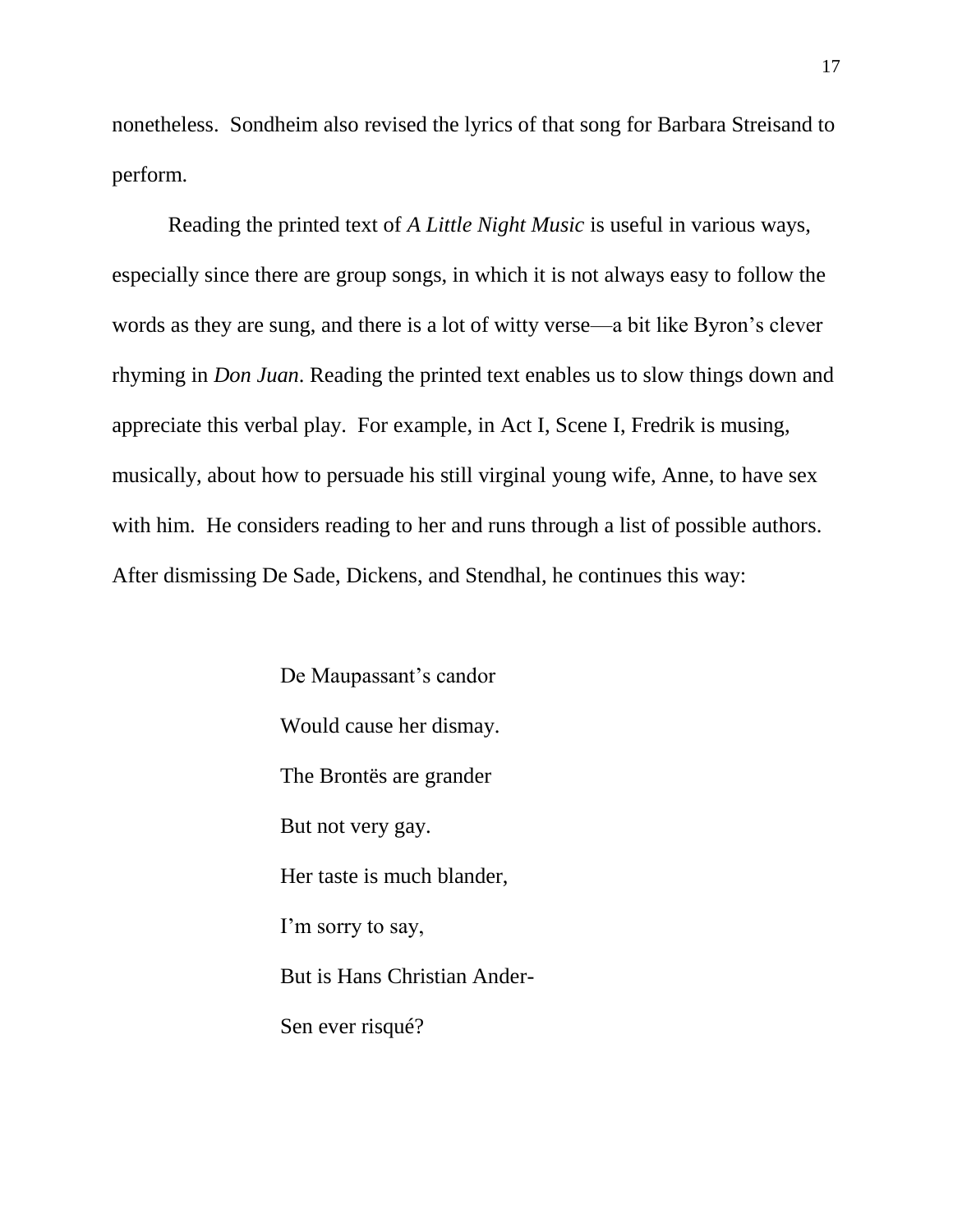Literature, it turns out, cannot do the trick, and when Fredrik murmurs in his frustrated sleep the name of his lover of fourteen years ago, Desirée, and Anne hears it, his troubles begin.

The plot is too complicated to be recounted here, but Jonathan Tunick's summary will be useful: "A chain of triangles: in each of these connected relationships, the unstable number three is drawn to the stable two, as the various mismatched couples disengage and find their proper partners." One of those proper couples consists of Fredrik and his former lover, Desirée, but when they have a chance to talk, late in the play, it looks as if a happy ending is impossible for them, because Fredrik is still married to his virginal bride, though Desirée has freed herself of her arrogant lover, Carl-Magnus. Their sense of this impossibility leads to the song, "Send in the Clowns," which begins with these words sung by Desirée:

> Isn't it rich? Are we a pair? Me here at last on the ground, You in mid-air. Send in the clowns.

Desirée is a professional actress, who has played roles from Racine and Ibsen, and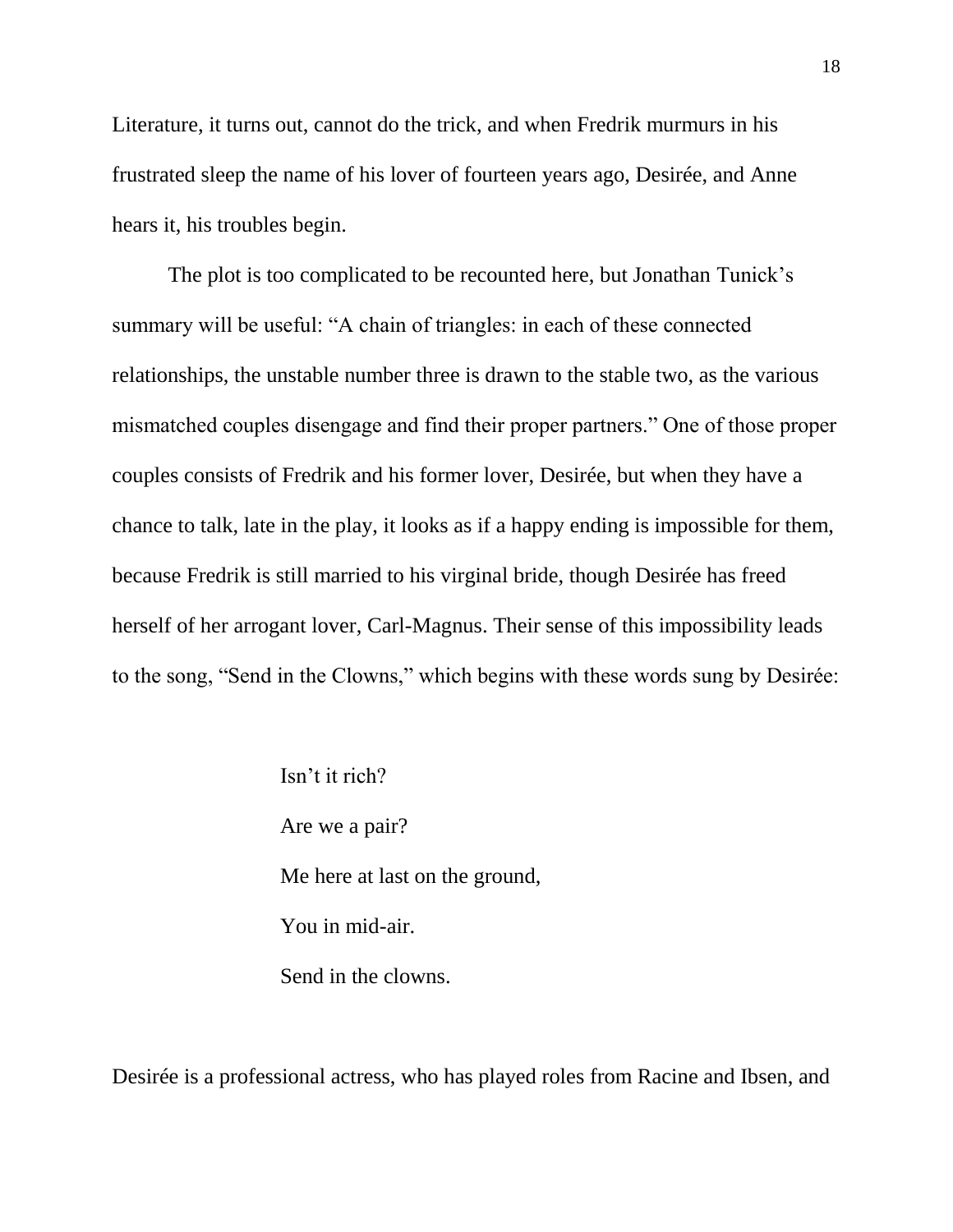acted in comedies and farces as well, and she recognizes the farcical side of the situation in which she and Fredrik have found themselves. As she muses on that situation in theatrical terms, she sees Fredrik and herself as if they were acrobats in a circus who have missed their connection, and asks for the clowns to be sent in to cover their mistake. As she thinks it over in song, however, she comes to this conclusion: "Quick, send in the clowns./ Don't bother, they're here." That is, she realizes that she and Fredrik are the clowns, imprisoned in their farcical roles. She, of course, is just an actress who actually never existed, singing to a lawyer, who also never existed, yet we feel for them and are moved by their situation, so that we are ready to accept the happy ending when this farce turns into a comedy at the end. But where did those clowns come from, and how did they get in the play? Actually, they were there in the Bergman film, but in other roles.

There are other happy endings in the play, though they are different from those in the film. The summer night has three smiles in both versions, but they are not all the same. In the opera, Desirée's old mother tells her granddaughter, Fredrika, that there is one smile for the young, one for fools, and one for the old. The smile on the young results in the virginal Anne running off with Fredrik's son Henrik, freeing Fredrik to reunite with Desirée. The smile on the fools results in Desirée and her former lover (who may be Fredrika's father) finally getting together. And the smile on the old results in Fredrika's grandmother dying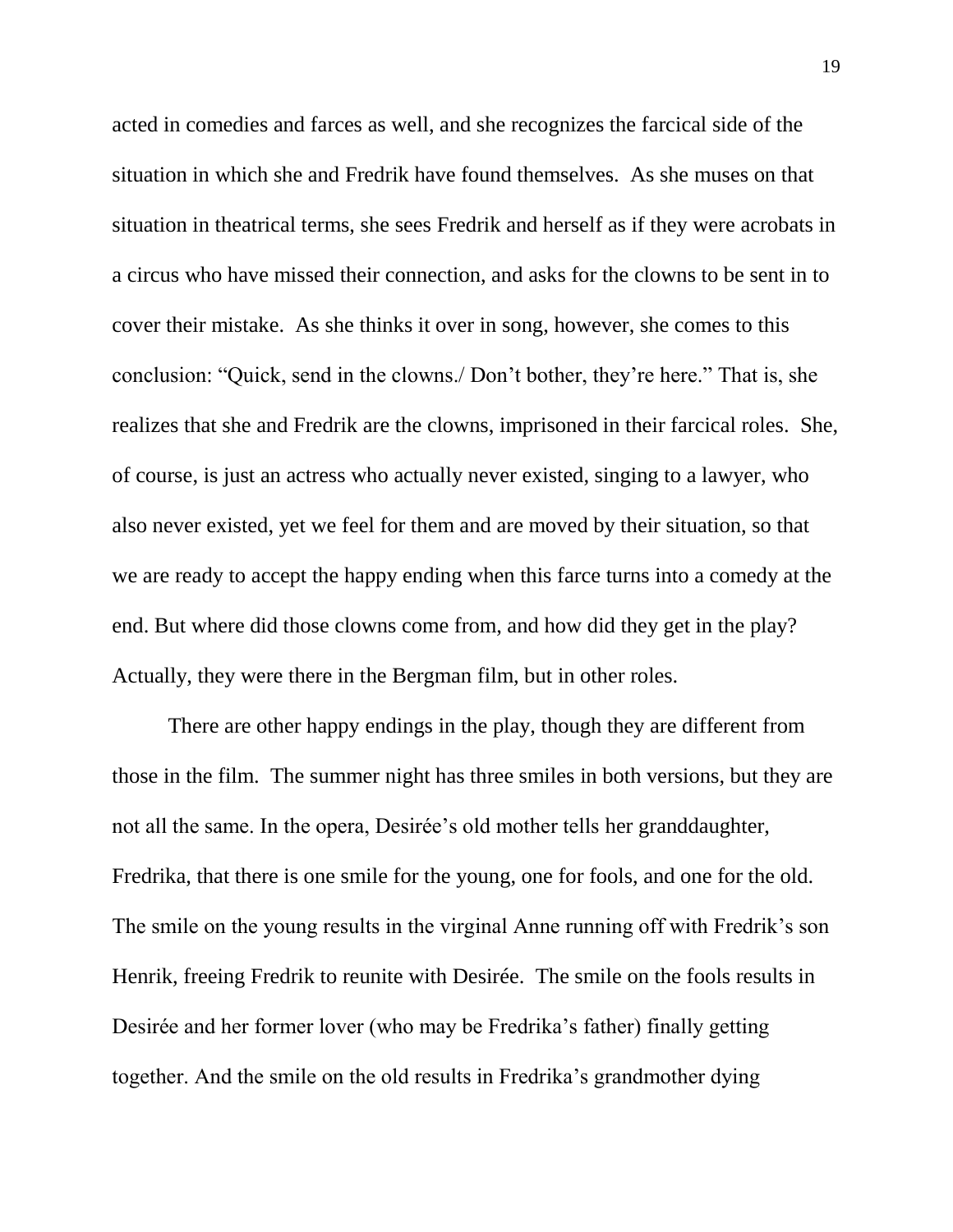peacefully on stage at the end of the play. This moment is not in either film version, and the third smile itself is different in the original film as well.

In Bergman's film, the two working-class lovers, Petra and Frid, who have much larger roles than in Sondheim's play, are the fools on whom the midnight sun smiles. It is the groom, Frid, who acts like a teacher, describing the three smiles of the summer night to Petra, and it is Petra and Frid who call themselves clowns. That third smile in the Bergman is not for the old, but, as Frid puts it, "for the sad, the depressed, the sleepless, the confused, the frightened, the lonely"—which seems to point well beyond the characters in the film. After this speech, the film ends with the maid Petra telling Fritz that "the clowns will have a cup of coffee in the kitchen." The play, on the other hand, ends with two happy conclusions. In the first, Fredrik and Desirée embrace, singing "Make way for the clowns./ Applause for the clowns./ They're finally here." And the ultimate ending comes with Madame Armfeldt, who plays the role of teacher in this version, telling her granddaughter that the smile for the fools was particularly broad that night. Fredrika then says "So there's only the last to come." Her grandmother's reply, "Only the last," gives the play its final happy ending, as she closes her eyes permanently, with the other characters waltzing around the stage behind her. A peaceful death after a full life can indeed be a happy ending—in Sondheim's world and in ours.